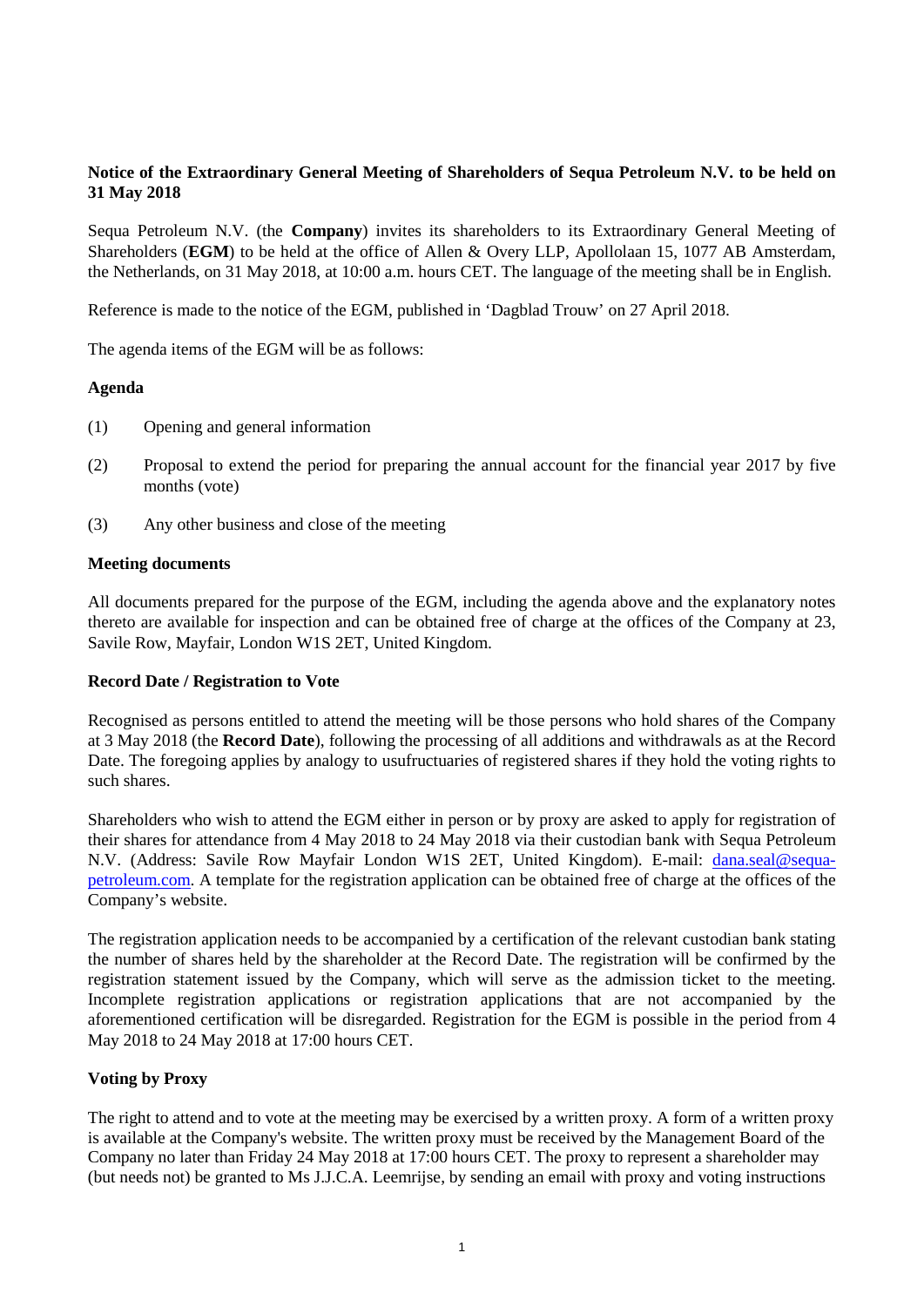to [joyce.leemrijse@allenovery.com](mailto:joyce.leemrijse@allenovery.com) no later than 24 May 2018 at 17:00 hours pm CET. A copy of the written proxy must be shown at the registration prior to the start of the meeting.

The Management Board and Supervisory Board

London, 26 April 2018.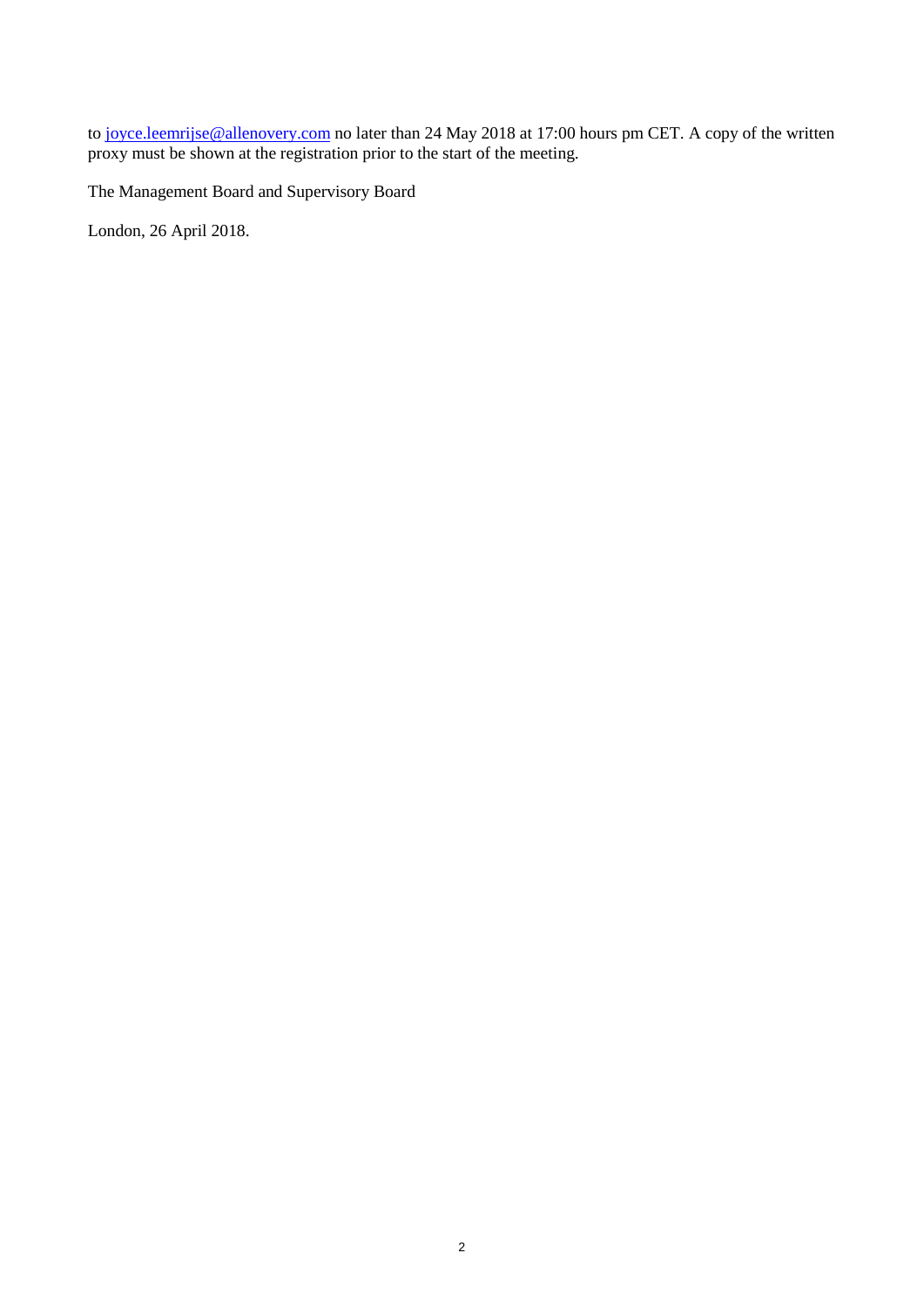**Explanatory notes to the agenda of the Extraordinary General Meeting of Shareholders (EGM) of Sequa Petroleum N.V. (the Company) to be held at the office of Allen & Overy LLP, Apollolaan 15, 1077 AB Amsterdam, the Netherlands on 31 May 2018 at 10.00 hours CET.** 

## **(1) Explanation to agenda item (2) (proposal to extend the five month period, as referred to in section 2:101 of the Dutch Civil Code)**

Proposal to extend the five month period, as referred to in section 2:101 of the Dutch Civil Code and article 23 paragraph 2 of the articles of association of the Company, within which the annual accounts for the financial year 2017 have to be prepared and made available to the shareholders for inspection, by a period of five months, i.e. until 31 October 2018.

The request for extension is made to allow the Company to complete its debt restructuring and expedite a clean audit opinion with regard to its going concern status in the 2017 financial statements. This will enable the Company to progress its acquisition targets of production and development assets that are expected to be value-accretive to the Company's creditors and shareholders.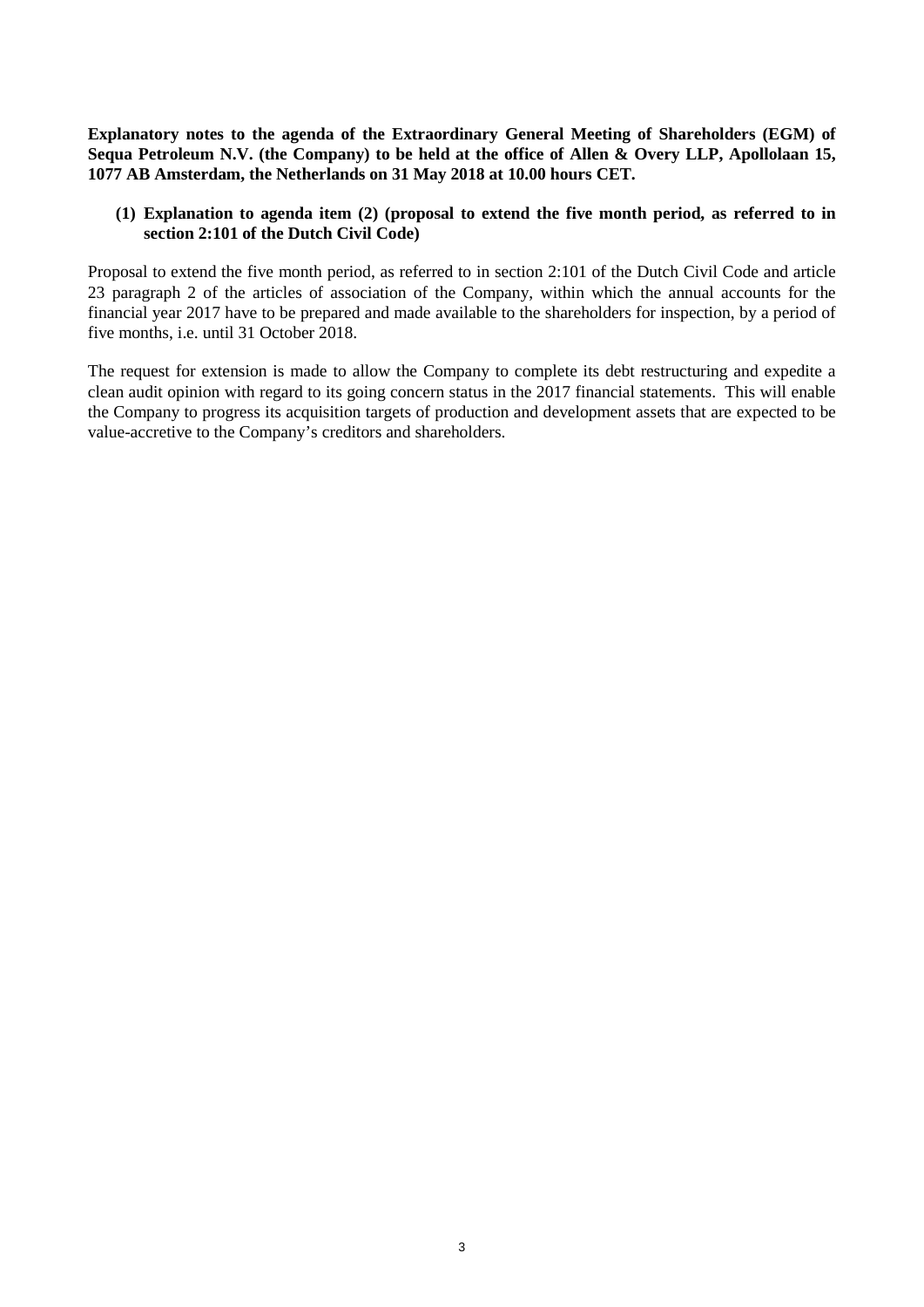# **PROXY**

For the Extraordinary General Meeting of Shareholders (**EGM**) of Sequa Petroleum N.V. (the **Company**) to be held at the office of Allen & Overy LLP, Apollolaan 15, 1077 AB Amsterdam, the Netherlands on 31 May 2018, at 10:00 hours CET in the morning.

## **The undersigned:**

|                                                  | (name),                                  |
|--------------------------------------------------|------------------------------------------|
|                                                  | $_$ (address),                           |
|                                                  | (postal code and city),                  |
|                                                  | $\qquad \qquad \qquad \text{(country)},$ |
|                                                  |                                          |
| shares in the Company, hereby grants a proxy to: |                                          |
| (A)                                              |                                          |
|                                                  | (name),                                  |
|                                                  | (address),                               |
|                                                  | (postal code and city),                  |
|                                                  | $\left($ country $\right)$ ,             |

 $B$ )  $\Box$  Ms J.J.C.A. Leemrijse, civil law notary with Allen & Overy LLP (or her substitute),

each of them severally, with the power of substitution, (each an **Attorney-in-Fact**),

to represent the Shareholder at the EGM of the Company and to speak on behalf of the Shareholder and to vote the shares in respect of the items on the agenda for the EGM, in the manner set out below.<sup>[1](#page-3-0)</sup> In case no box is ticked the proxy is deemed to be given to Ms J.J.C.A. Leemrijse.

| No. | Agenda                                                                                                        | For  | <b>Against</b> | Abstain |
|-----|---------------------------------------------------------------------------------------------------------------|------|----------------|---------|
|     | Opening and general information                                                                               | N.A. | N.A.           | N.A.    |
| 2.  | Proposal to extend the period for preparing the annual<br>accounts for the financial year 2017 by five months |      |                |         |
| 3.  | Any other business and close of the meeting                                                                   | N.A. | N.A.           | N.A     |

<span id="page-3-0"></span><sup>&</sup>lt;sup>1</sup> A proxy granted without a specific voting instruction will be regarded to include a voting instruction in favour of all proposals made by the management board of the Company and against all other proposals.